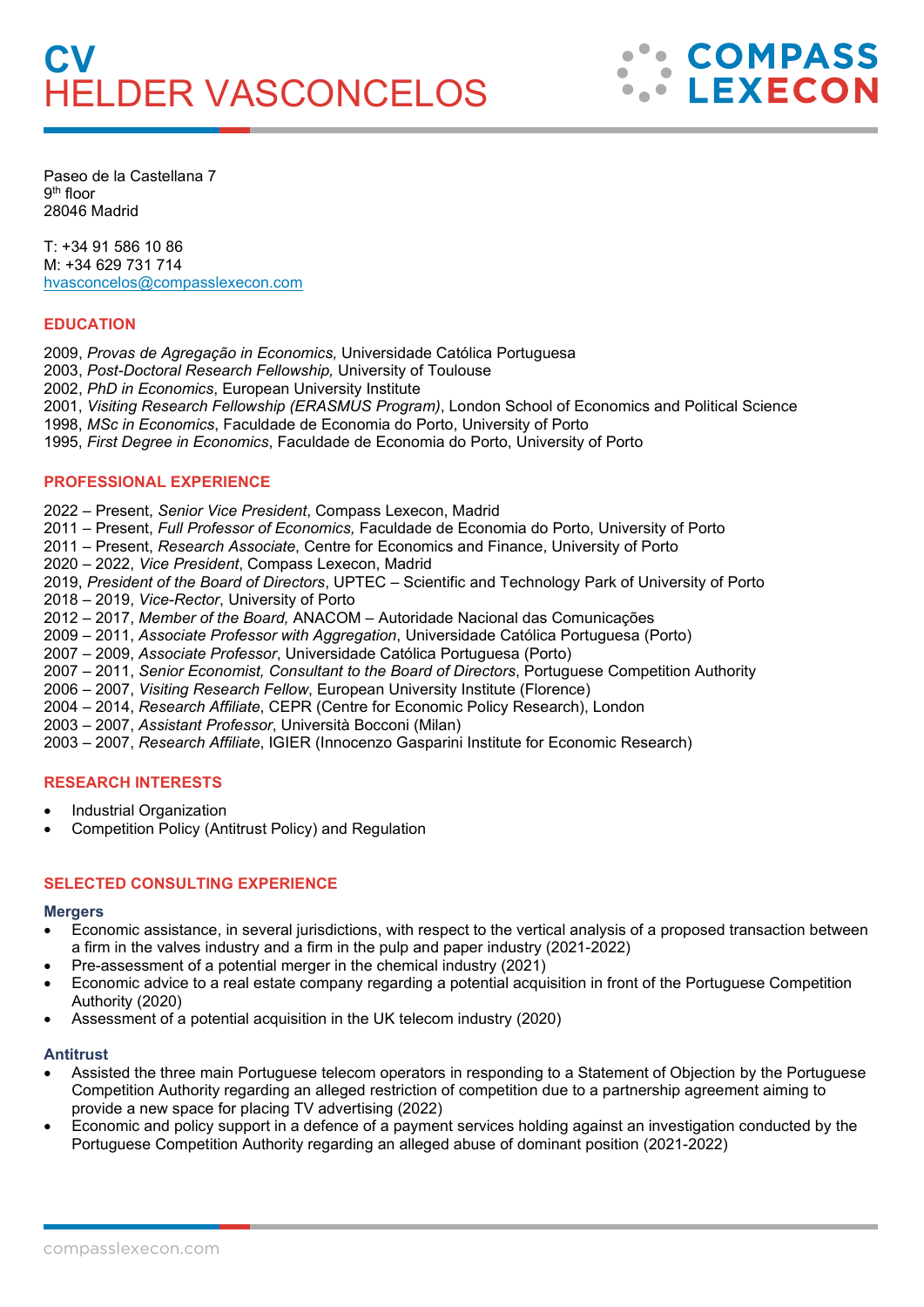- Acting as expert in the trucks follow-on litigation in Portugal (2020-2022)
- Assisted three firms in a follow-on damages case in the Portuguese monobloc rental industry (2020-2022)
- Economic and policy support in a unilateral conduct investigation in the FMCG sector conducted by Brazilian CADE (2021)
- Assisted a client in its defence against an accusation by the Portuguese Competition Authority of participation in a hub & spoke cartel (2021)

### **Other**

• Economic study regarding the competitive situation in online advertising in Portugal (2020-2021)

# **PUBLICATIONS**

- "Should Vertically Integrated Platforms be Mandated to Share Information with their Rivals?" (with Jorge Padilla and Salvatore Piccolo), Economics Letters, Volume 203, June 2021, 109849.
- "On the Competitive Effects of Single-Homing: The Case of Hybrid Marketplaces" (with Neil Dryden and Jorge Padilla), Competition Policy International, Antitrust Chronicle 2021, Winter 2021, Volume 2, Number 1.
- "Overlapping Ownership, Endogenous Quality, and Welfare" (with Duarte Brito, and Ricardo Ribeiro), Economics Letters, Volume 190, May 2020, 109074.
- "Input Price Discrimination in the presence of Downstream Vertical Differentiation" (with Duarte Brito and Markos Tselekounis), Economics Letters, November 2019, 108622.
- "Can Partial Horizontal Ownership Lessen Competition More Than a Monopoly?" (with Duarte Brito and Ricardo Ribeiro), Economics Letters, Vol. 176, March 2019, pp.90-95.
- "Quantifying the Coordinated Effects of Partial Horizontal Acquisitions" (with Duarte Brito and Ricardo Ribeiro), European Economic Review, Vol. 110, November 2018, pp. 108-149.
- "Welfare Decreasing Endogenous Mergers between Producers of Complementary Goods" (with Pedro Pita Barros and Duarte Brito), International Journal of Industrial Organization, Vol. 60, September 2018, pp. 54-95.
- "Sequential Mergers and Antitrust Authority's Decision in Stackelberg" (with Mariana Cunha), Journal of Industry, Competition and Trade, Vol. 18, Issue 3, September 2018, pp. 373-394.
- "Unilateral Effects Screens for Partial Horizontal Acquisitions: The Generalized HHI and GUPPI" (with Duarte Brito, António Osório and Ricardo Ribeiro), International Journal of Industrial Organization, Volume 59, July 2018, Pages 127-189.
- "Why do Entrepreneurs Choose Risky R&D Projects But Still Not Risky Enough" (with Erika Färnstrand Damsgaard, Per Hjertstrand, Pehr-Johan Norbäck and Lars Persson), The Economic Journal, Volume 127, Issue 605 (October 2017), F164 - F199.
- "Analysis of Consumer Preferences for Mobile Communication Plans Using a Discrete Choice Experiment" (with João Confraria and Tiago Ribeiro), Telecommunications Policy, Vol. 41, Issue 3, April 2017, pp. 157-169.
- "Sustaining Collusion in Markets with Entry Driven by Balanced Growth" (with João Correia-da-Silva and Joana Pinho), Journal of Economics, Vol. 118, Issue 1, May 2016, pp. 1-34.
- "Determinants of Customer Price Sensitivity: An Empirical Analysis" (with Sérgio Dominique-Ferreira and João F. Proença), Journal of Services Marketing, Vol. 30, Issue 3, 2016, pp. 327-340.
- "Price Discrimination under Customer Recognition and Mergers" (with Rosa Branca Esteves), Journal of Economics & Management Strategy, Vol. 24, Issue 3, Fall 2015, pp. 523-549.
- "Exclusionary Pricing in Markets with Interdependent Demands", Economics Letters, Vol. 134, September 2015, pp. 24-28.
- "Reference Pricing in the Presence of Pseudo-Generics" (with Ricardo Gonçalves and Vasco Rodrigues), International Journal of Health Economics and Management, Vol. 15, Issue 3, September 2015, 281-305.
- "Mergers in Stackelberg Markets with Efficiency Gains" (with Mariana Cunha), Journal of Industry, Competition and Trade, Vol. 15, Issue 2, June 2015, pp. 105-134.
- "Is Exclusionary Pricing Anticompetitive in Two-Sided Markets?", International Journal of Industrial Organization, Vol. 40, May 2015, pp. 1-10.
- "Inter-Firm Bundling and Vertical Product Differentiation" (with Duarte Brito), Scandinavian Journal of Economics, Vol. 117, Issue 1, January 2015, pp. 1-27.
- "How Should Cartels React to Entry Triggered by Demand Growth?" (with João Correia-da-Silva and Joana Pinho), The B.E. Journal of Economic Analysis & Policy (Contributions), Vol. 15, Issue 1, January 2015, pp. 209-255.
- "Asymmetric Collusion with Growing Demand" (with António Brandão and Joana Pinho), Journal of Industry, Competition and Trade, Vol.14, Issue 4, December 2014, pp. 429-472.
- "Bundled Discounts: Strategic Substitutes or Complements?" (with Duarte Brito), Economics Letters, 124, Issue 2, August 2014, pp. 278-282.
- "Divesting Ownership in a Rival" (with Duarte Brito and Luís Cabral), International Journal of Industrial Organization, Vol. 34, May 2014, pp. 9-24.
- "Measuring Unilateral Effects in Partial Horizontal Acquisitions" (with Duarte Brito and Ricardo Ribeiro), International Journal of Industrial Organization, Vol. 33, March 2014, pp. 22-36.

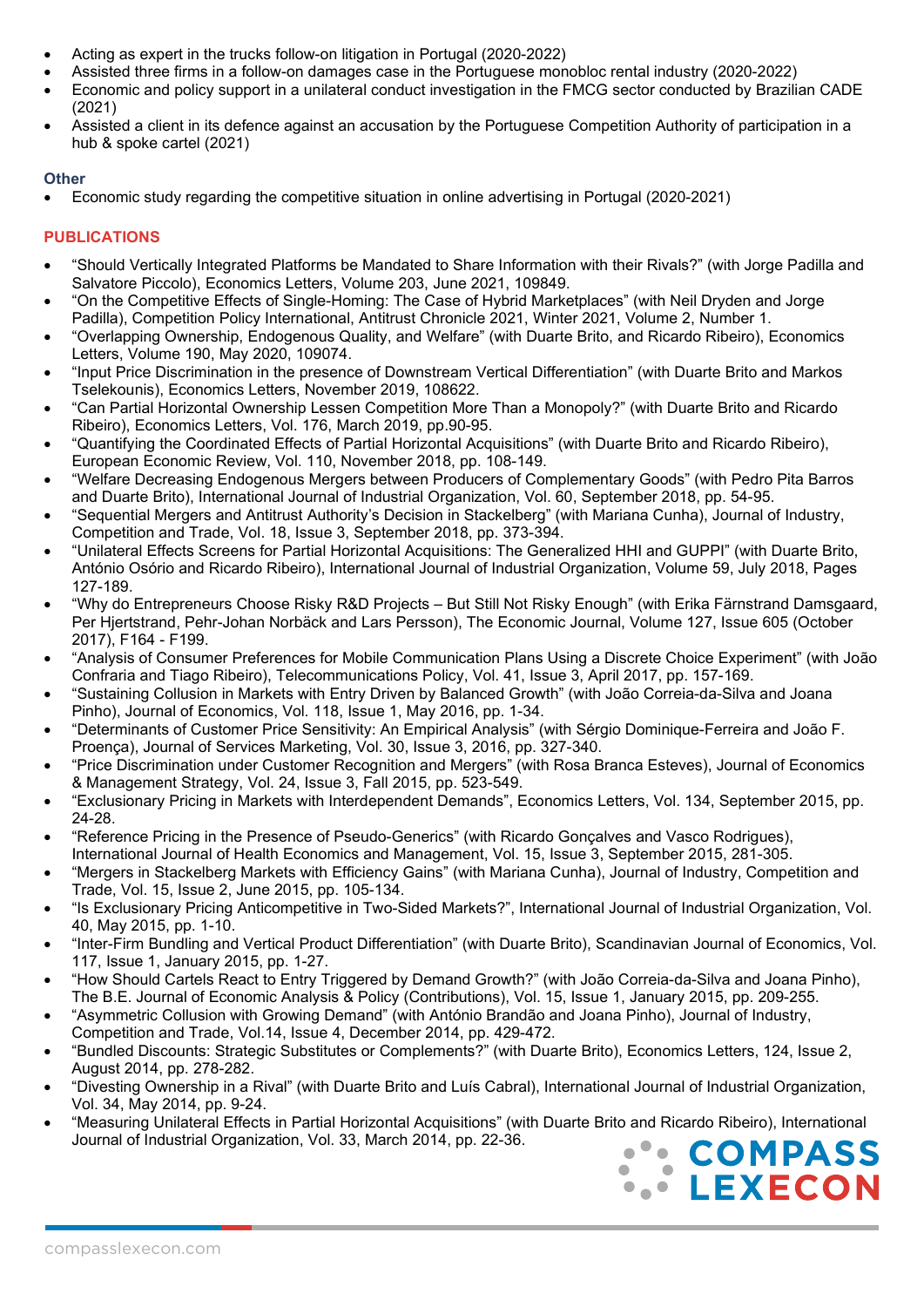- "Anticompetitive Impact of Pseudo-Generics" (with Vasco Rodrigues and Ricardo Gonçalves), Journal of Industry, Competition and Trade, Vol. 14, Issue 1, March 2014, pp. 83-98.
- "Can the Failing Firm Defence Rule be Counterproductive?", Oxford Economic Papers, April 2013, Vol. 65(2), pp. 567-593.
- "Endogenous Mergers and Collusion in Asymmetric Market Structures" (with Mattias Ganslandt and Lars Persson), Economica, October 2012, Vol. 79, Issue 316, pp. 766-791.
- "Consumer-Surplus-Enhancing Collusion and Trade" (with George Deltas and Alberto Salvo), RAND Journal of Economics, Summer 2012, Vol. 43, No. 2, pp. 315-328.
- "Social-Welfare-Enhancing Collusion and Trade" (with George Deltas and Alberto Salvo), In: Recent Advances in the Analysis of Competition Policy and Regulation, edited by Joseph E. Harrington, Yannis Katsoulacos and Pierre Regibeau, Elgar Publishing, 2012, pp. 140-160.
- "Vertical Integration and Right of First Refusal" (with Luís Cabral). Economics Letters, 113, Issue 1, October 2011, pp. 50-53.
- "Efficiency Gains and Structural Remedies in Merger Control", Journal of Industrial Economics, Vol. 58, Issue 4, December 2010, pp. 742-766.
- "Sequential Cross-Border Mergers" (with Eileen Fumagalli), International Journal of Industrial Organization, Vol. 27, Issue 2, March 2009, pp. 175-187.
- "Sustaining Collusion in Growing Markets", Journal of Economics & Management Strategy, Vol. 17, No. 4, Winter 2008, pp. 973-1010.
- "Merger Remedies in the EU: An Overview" (with Massimo Motta and Michele Polo), Antitrust Bulletin, Vol. 52, Nos. 3 & 4, Fall-Winter 2007, pp. 603-631.
- "Endogenous Mergers in Endogenous Sunk Cost Industries", International Journal of Industrial Organization, March 2006, Vol. 24, Issue 2, pp. 227-250.
- "Efficiency Gains and Myopic Antitrust Authority in a Dynamic Merger Game" (with Massimo Motta), International Journal of Industrial Organization, December 2005, Vol. 23, Issues 9-10, pp. 777-801.
- "Tacit Collusion, Cost Asymmetries and Mergers", RAND Journal of Economics, Spring 2005, Vol. 36, No. 1, pp. 39- 62.
- "Entry Effects on Cartel Stability and the Joint Executive Committee", Review of Industrial Organization, May 2004, Vol. 24, Issue 3, pp. 219-241.
- "Estratégias e Estruturas Industriais e o Impacto da Adesão à Comunidade Europeia: O Caso das Indústrias Têxtil, do Vestuário e do Calçado" (with António Brandão and Alberto de Castro), Estudos de Economia, Vol. XVIII, Nº 4, Outono 1998.

# **WORKING PAPERS**

- "On the Private and Social Value of Consumer Data in Vertically-Integrated Platform Markets" (with Jakub Kastl, Jorge Padilla and Salvatore Piccolo).
- "Modelling the Objective Function of Managers in the Presence of Overlapping Shareholding" (with Duarte Brito, Einer Elhauge and Ricardo Ribeiro).
- "The Competition Effects of Industry-wide RPM under Two-Part Tariffs" (with Duarte Brito).
- "Competitive Effects of Partial Control in an Input Supplier" (with Duarte Brito and Luís Cabral).

# **AWARDS AND HONOURS**

- The International Journal of Industrial Organization Best Paper Award 2015 (for papers published in 2014).
- "The Paul Geroski Best Article" Prize for the best paper published in 2006 in the International Journal of Industrial Organization.
- Indennità di eccellenza nella ricerca, Università Bocconi, 2006.
- "Young Economist Prize", 32nd Conference of the European Association of Research in Industrial Economics, Porto (September 2005).
- Industrial Organization Society, Best Article by a Younger Scholar in the Review of Industrial Organization for 2004.
- Ministry of Science and Technology Foundation for Science and Technology, Portugal: Post-Doctoral Research Scholarship, 2002 – 2003.
- ERASMUS grant for the exchange at the London School of Economics and Political Science, 2001.
- Ministry of Foreign Affairs, Portugal: Scholarship for the Ph.D. program at the European University Institute, Florence, Italy, 1998 – 2000.
- Ministry of Science and Technology Foundation for Science and Technology, Portugal: Scholarship for the Ph.D. program at the European University Institute, Florence, Italy, 1998 – 2002.

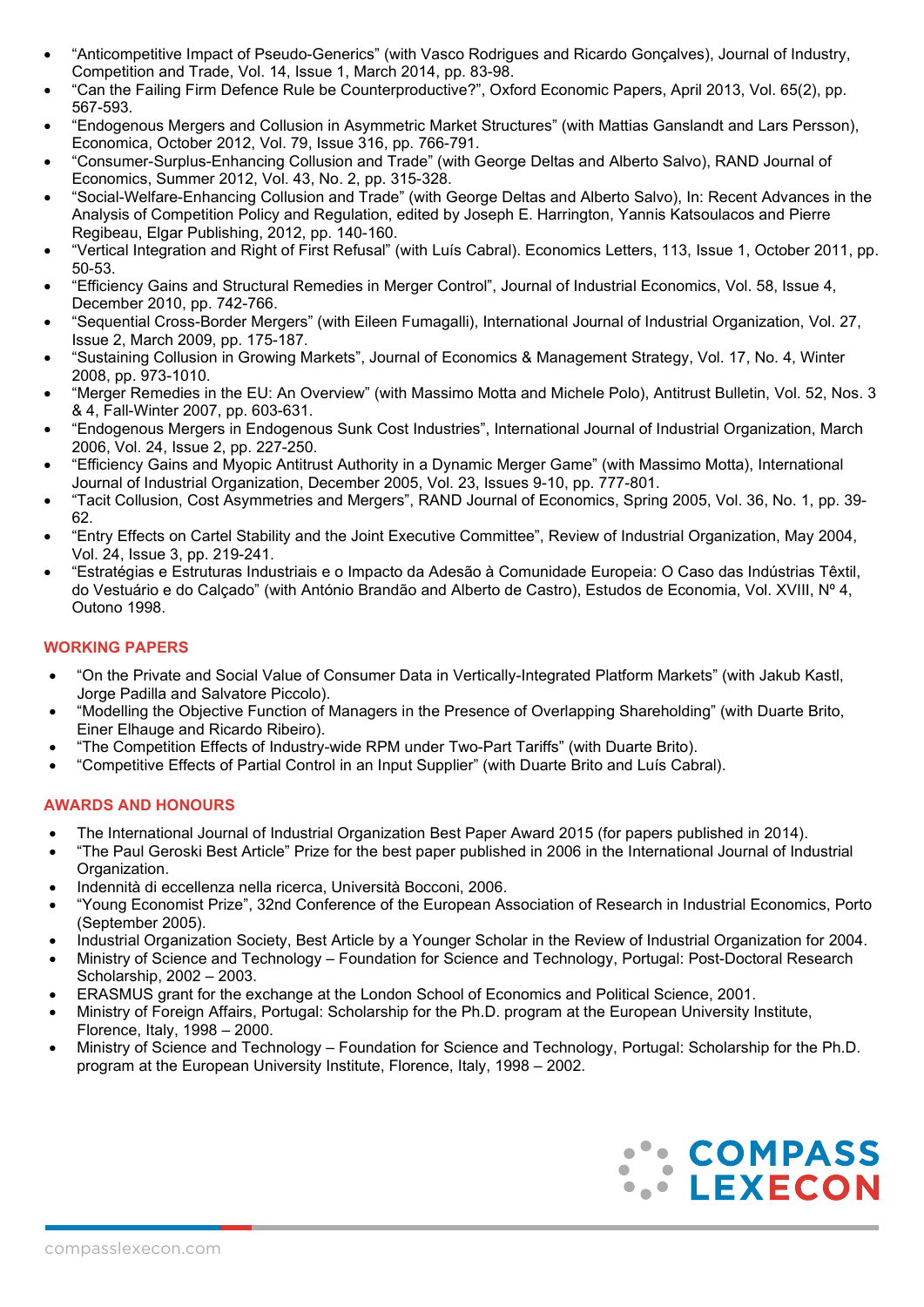### **RESEARCH GRANTS**

- Ministry of Education and Science Foundation for Science and Technology, Portugal: Research Funding (1/3/2012- 30/09/2015); Project Title: "Models on the Economics of Innovation and Entrepreneurship". [Project Coordinator]
- Ministry of Education and Science Foundation for Science and Technology, Portugal: Research Funding (1/1/2010- 28/02/2013); Project Title: "Models in Antitrust Economics". [Project Coordinator]
- Ministry of Education and Science Foundation for Science and Technology, Portugal: Research Funding (15/3/2011-14/3/2013); Project Title: "The Welfare Effects of Bundled Discounts in Oligopoly". [Team Member]
- Ministry of Education and Science Foundation for Science and Technology, Portugal: Research Funding (1/3/2010- 28/2/2013); Project Title: "Competition and Consumer Policy Issues in Electronic and Media Markets". [Team Member]
- Ministry of Education and Science Foundation for Science and Technology, Portugal: Research Funding (1/1/2010- 31/12/2011); Project Title: "The Competitive Impact of Pseudo-generics". [Team Member]
- Ministry of Education and Science Foundation for Science and Technology, Portugal: Research Funding (1/1/2008- 31/12/2010); Project Title: "New Insights on the Economics of Customer Recognition and Behaviour-Based Price Discrimination". [Team Member]
- Università Bocconi, Ricerca di Base (1/1/2006-31/12/2007); Project Title: "Merger Waves and Active Antitrust Authorities". [Project Coordinator]
- Università Bocconi, Ricerca di Base (1/1/2004-31/12/2005); Project Title: "The Economics of Efficiency Offence Arguments in Merger Control". [Project Coordinator]

# **SUPERVISION**

- 2004 2007: Ph.D. Thesis of Eileen Fumagalli (Università Bocconi).
- 2005 2008: Masters Thesis of Mariana Costa (Universidade Católica Portuguesa).
- 2010 2011: Co-Supervisor of Doctoral Research by Joana Pinho Correia da Silva (Faculdade de Economia, Universidade do Porto).
- 2011 2014: Co-Supervisor of Doctoral Research by Pedro Gonzaga (Faculdade de Economia, Universidade do Porto).
- 2011 2015: Supervisor of Doctoral Research by Mariana Cunha (Faculdade de Economia, Universidade do Porto).
- 2012 2016: Supervisor of Doctoral Research by Sérgio Dominique-Ferreira (Faculdade de Economia, Universidade do Porto).

# **EXTERNAL EXAMINATIONS**

### **"Provas de Agregação"**

- Teresa Lloyd-Braga, Católica-Lisbon School of Business and Economics, 14-15 July, 2011.
- Óscar João Atanázio Afonso, Faculdade de Economia da Universidade do Porto, 4-5 June, 2012.
- João Oliveira Correia da Silva, Faculdade de Economia da Universidade do Porto, 4-5 July, 2013.
- Natália Maria de Sá Figueiredo Pimenta Monteiro, Universidade do Minho, 22-23 January 2015.
- José Maria Ruas Murteira, Universidade de Coimbra, 1-2 December 2015.
- Ricardo Landeiro de Sousa Gonçalves, Universidade Católica Portuguesa, 9-10 January 2017.
- Pedro Nuno de Freitas Lopes Teixeira, Faculdade de Economia da Universidade do Porto, 18-19 June 2018.
- Joana Rita Pinho Resende, Faculdade de Economia da Universidade do Porto, 25-26 October 2018
- Miguel Ângelo Reis Portela, Universidade do Minho, 19-20 Dezembro 2019.

### **Doctoral Theses**

- 2005/10/21: Arguing member of Jury of Doctoral Thesis by António Marques, Faculdade de Economia do Porto.
- 2008/04/01: Arguing member of Jury of Doctoral Thesis by João Vareda, Universidade Nova de Lisboa.
- 2010/05/10: Arguing member of Jury of Doctoral Thesis by Pedro Carreira, Universidade Nova de Lisboa.
- 2014/07/15: Arguing member of Jury of Doctoral Thesis by David Henriques, Universidade Nova de Lisboa.

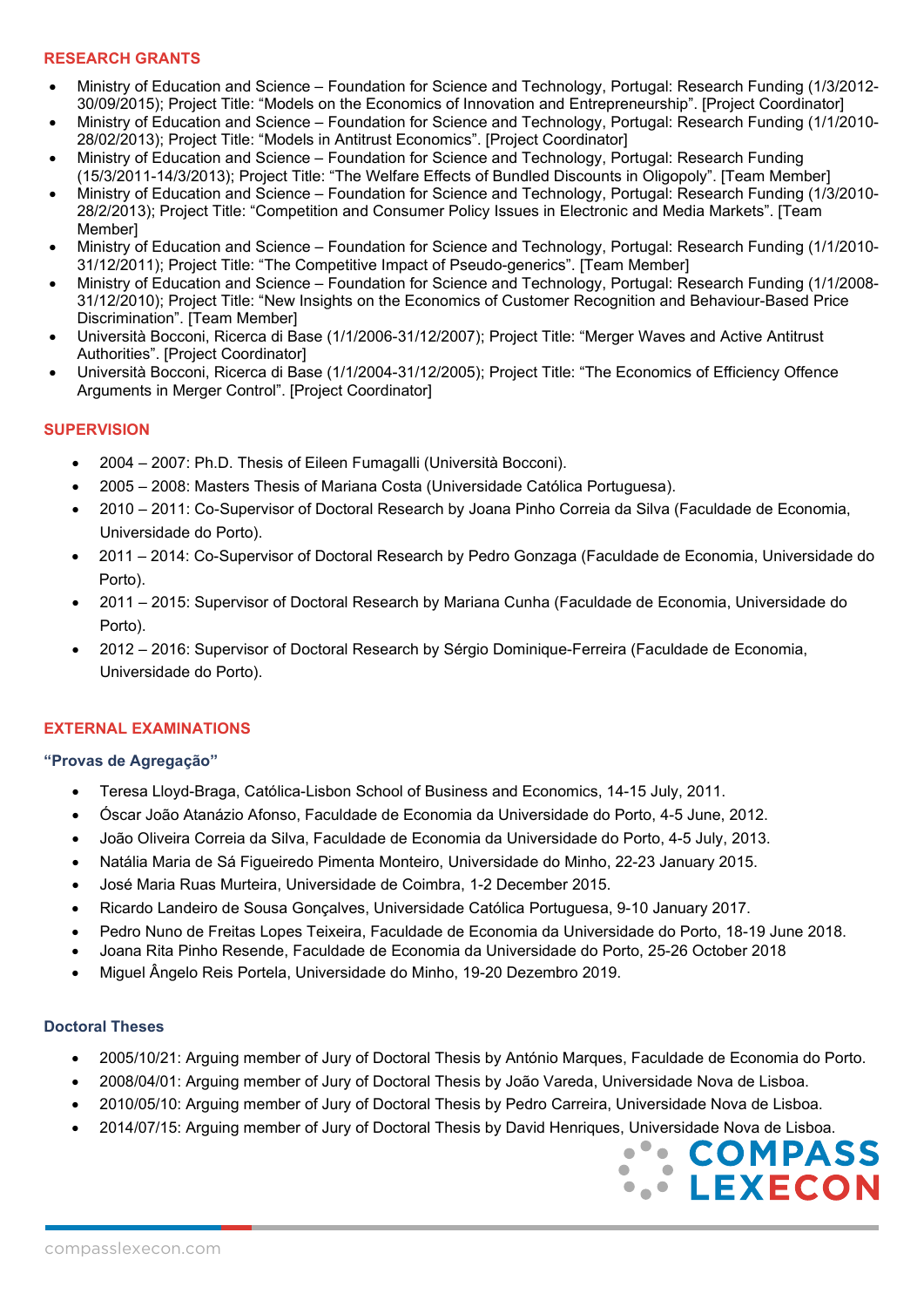- 2015/01/05: Arguing member of Jury of Doctoral Thesis by Vítor Ribeiro, Faculdade de Economia do Porto.
- 2017/02/17: Arguing member of Jury of Doctoral Thesis by Aron Berg, Lund University.
- 2018/01/15: Arguing member of Jury of Doctoral Thesis by Walter Ferrarese, Università degli Studi di Roma "Tor Vergata" (Rome).

### **TEACHING EXPERIENCE**

- Microeconomics II, Faculdade de Economia, Universidade do Porto, PhD in Economics, 2011 2022.
- Industrial Organization, Faculdade de Economia, Universidade do Porto, PhD in Business and Management Studies, 2011 – 2018.
- Economics Seminar, Faculdade de Economia, Universidade do Porto, Undergraduates, 2017 2022.
- Industrial Organization, Faculdade de Econiomia, Universidade do Porto, Undergraduates, 2011 2012.
- Microeconomics, Universidade Católica Portuguesa (Porto), MSc in Economics, 2009-2011.
- Competition Policy, Universidade Católica Portuguesa (Porto), MSc in Economics, 2008-2011.
- Industrial Organization, Católica-Lisbon School of Business & Economics, MSc in Economics, 2008-2015.
- Telecommunications Economics, Católica-Lisbon School of Business & Economics, MSc in Economics, 2013- 2014.
- Topics in Industrial Organization, Católica-Lisbon School of Business & Economics, MSc in Economics, 2010- 2012.
- Industrial Economics, Atlantic Business School, MBA course, 2003-2011;
- Industrial Organization, Universidade Católica Portuguesa (Porto), Undergraduates, 2007-2008.
- Industrial Organization, Università Bocconi (SDA), Ph.D. course, 2005-06.
- Microeconomics, Università Bocconi (SDA), Ph.D. course, 2003-05.
- Industrial Organization, Università Bocconi, Undergraduates, 2003-06.
- Microeconomics, Università Bocconi, Undergraduates, 2003-06.
- Microeconomics, Università Bocconi (SDA), MBA course, 2004-06.
- Microeconomics, European University Institute, Ph.D. Course, Teaching Assistant for Prof. Pierpaolo Battigalli, Fall 2000.
- Portuguese Economy, Universidade Católica Portuguesa (Porto), Undergraduates, 1997-1998.
- Microeconomics, Universidade Católica Portuguesa (Porto), Undergraduates, 1996-1998.
- Macroeconomics, Universidade Católica Portuguesa (Porto), Undergraduates, 1995-1997.

# **PRESENTATIONS IN CONFERENCES**

- 25th E.A.R.I.E. (European Association for Research in Industrial Economics) Conference, University of Copenhagen, September 1998;
- 1999 C.I.E. (Centre for Industrial Economics) Summer School, University of Copenhagen;
- 2nd C.E.P.R. (Centre for Economic Policy Research) Conference on Applied Industrial Economics, Universidade Nova de Lisboa, July 2000;
- 27th E.A.R.I.E. Conference, Université de Lausanne, September 2000;
- E.E.A. (European Economic Association) Annual Congress, University of Bolzano, Italy, August 2000;
- E.E.A. Annual Congress, Université de Lausanne, August 2001;
- A.S.S.E.T. 2001 Conference, Rethymno, October 2001;
- Summer School on Antitrust and Regulation, Universidade Nova de Lisboa, Lisbon, July 2002;
- 30th E.A.R.I.E. Conference, Helsinki Business School, August 2003;
- 31st E.A.R.I.E. Conference, DIW Berlin, September 2004;
- E.E.A. Annual Congress, Universidad Carlos III, Madrid, August 2004;

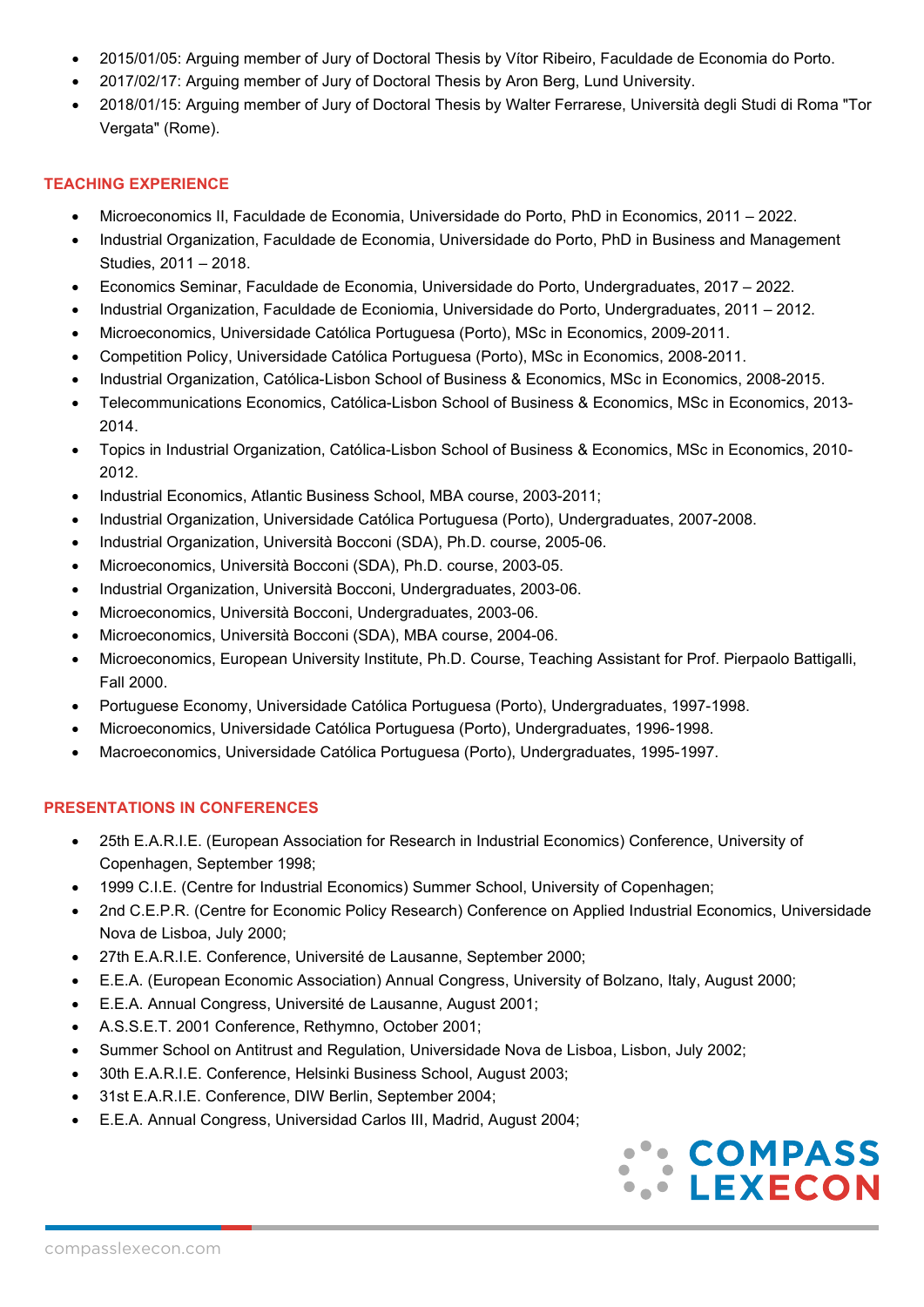- Csef-Igier Symposium on Economics and Institutions (Capri), June/July 2005;
- 32nd E.A.R.I.E. Conference, FEP Porto, September 2005;
- International Industrial Organization Conference, Northeastern University, Boston, April 2006;
- 33rd E.A.R.I.E. Conference, University of Amsterdam, August 2006;
- Conference on Globalization and Corporate Restructuring, Stockholm, September 2006;
- 34th E.A.R.I.E. Conference, Universitat de Valencia, September 2007;
- 35th E.A.R.I.E. Conference, Toulouse School of Economics, September 2008;
- A.S.S.E.T. 2008 Conference, European University Institute, November 2008;
- International Industrial Organization Conference, Northeastern University, Boston, April 2009;
- 36th E.A.R.I.E. Conference, University of Ljubljana, Slovenia, September 2009;
- Advances in Industrial Organisation Workshop, University of Vienna, April 2010;
- 37th E.A.R.I.E. Conference, Istanbul, Turkey, September 2010;
- XXV edition of the Jornadas de Economía Industrial (JEI2010), Universidade Carlos III, Madrid, Spain, September 2010;
- International Industrial Organization Conference, Boston, April 2011.
- 38th E.A.R.I.E. Conference, Stockholm, Sweden, September 2011.
- A.S.S.E.T. 2011 Conference, Universidade de Évora, November 2011.
- 6th Annual Meeting of the Portuguese Economic Journal, Faculdade de Economia da Universidade do Porto, July 2012
- 39th E.A.R.I.E. Conference, Rome, Italy, September 2012.
- UECE Lisbon Meetings 2012: Game Theory and Applications, ISEG Lisbon, Portugal, October 2012
- 40th E.A.R.I.E. Conference, Évora, Portugal, September 2013.
- 8th Annual Meeting of the Portuguese Economic Journal, University of Minho, Portugal, July 2014.
- 41th E.A.R.I.E. Conference, Università Bocconi (Milan), Italy, August 2014.
- XXIX Jornadas de Economia Industrial, Barcelona Graduate School of Economics, Spain, September 2014
- UECE Lisbon Meetings 2014: Game Theory and Applications, ISEG Lisbon, Portugal, November 2014.
- 42nd E.A.R.I.E. Conference, Ludwig-Maximilians-University (LMU), Munich, August 2015.
- 44th E.A.R.I.E. Conference, Maastricht University, The Netherlands, August 2017.
- 45th E.A.R.I.E. Conference, Athens University of Economics and Business, Greece, August 2018

### **INVITED RESEARCH SEMINARS**

- Directorate General for Competition of the European Commission, September 2017;
- Nova School of Business and Economics (NSBE), December 2015;
- Paris School of Economics, October 2014;
- Bergen Center for Competition Law and Economics (BECCLE), June 2013;
- Autoridade da Concorrência (Lisbon), December 2010 and April 2008;
- Faculdade de Economia do Porto, April 2008 and June 2009;
- ISEG (Lisbon), December 2008;
- Erasmus University of Rotterdam, January 2008.
- Universidade do Minho (EEG), December 2007;
- Tilburg University (TILEC), November 2007;
- Università degli Studi di Roma Tor Vergata, October 2006;
- European University Institute, Florence, October 2006;
- Institute for Advanced Studies (IHS, Vienna), June 2005;
- WZB (Berlin), January 2005;
- Faculdade de Economia do Porto (FEP), July 2004 and April 2008.